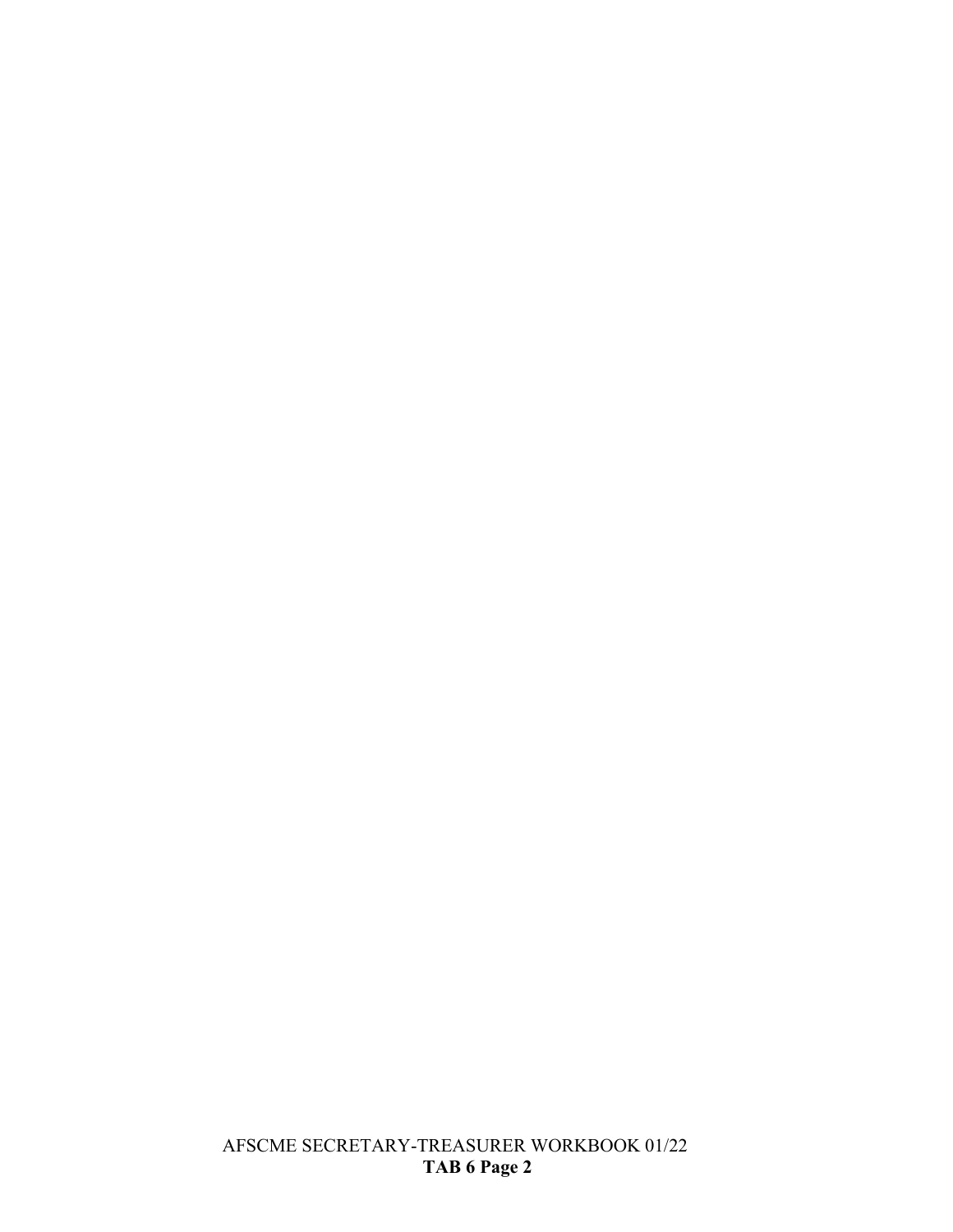# **SURETY BOND CLAIM INFORMATION**

The purpose of the surety bond is to protect the union and its members from losses which might occur as a result of mishandling or misuse of union funds or property.

The bond requires certain actions by the union when a loss is incurred. If these actions are not taken, it may result in the disallowance of a claim for recovery of a loss. Therefore, it is extremely important that each affiliate's officers know the bond requirements, so that they can take the proper action when a loss is discovered or suspected.

# **The key points of our surety bond are as follows:**

- 1. **Prompt notice** must be given to the International Union as soon as any officers or employees become aware of a loss.
- 2. A detailed **Proof of Loss** must be received by the insurance company within four months after discovery of the loss. **(The Proof of Loss** form is prepared by the International Union when the loss is reported.)
- 3. From the date the loss is discovered, the **individual(s)** responsible for the loss is **no longer** covered by the bond.

# **To ensure compliance with the requirements of the bond, the affiliate should take the following actions:**

- 1. Immediately upon discovery of the loss, or if a loss is suspected, notify the AFSCME International Auditing Department at (202) 429-5032. Give as much information as possible. Do **not** wait until the amount of the loss is known, or a full examination of the records has been made. The International must give the insurance company prompt notice of a loss or suspected loss.
- 2. If the loss is only suspected, the officers and trustees should immediately review the records to obtain additional information and attempt to verify whether a loss exists. This will be a temporary step to try to clarify the situation.
- 3. Immediately, when it is known that a loss exists, the individual(s) involved should be suspended as an officer or employee of the affiliate. **Remember, additional losses caused by the individual(s) after the date the initial loss is discovered are not covered by the bond.**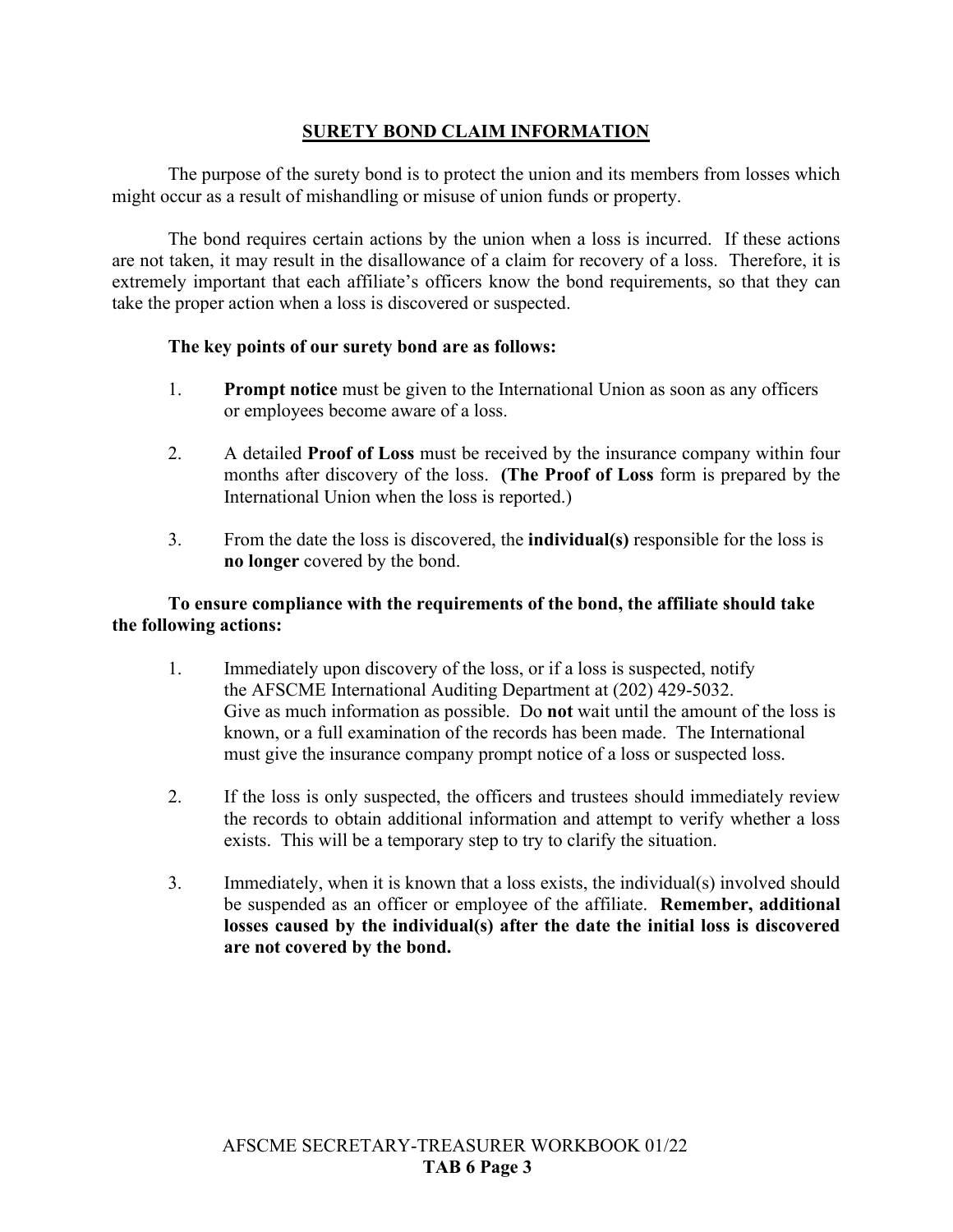- 4. Upon suspension, the affiliate's executive board shall **immediately notify** the International President. If the affiliate's executive board does not file formal charges within (30) days, the suspension is terminated in accordance with Article IX, Section 48 of the International Constitution.
- 5. If possible, **obtain a statement** from the individual involved acknowledging his/her responsibility for the loss.
	- a. If the individual offers to repay the amount, request that he/she give you his/her offer **in writing.** However, you may not agree to any offer other than full and immediate repayment. Any other offer must be submitted to the bonding company for their concurrence if we are to preserve any rights under the bond.
	- b. Even though the individual reimburses the amount of the loss, the bonding company must be notified.
- 6. **An audit of the records may be necessary** so that a full report can be prepared on the loss. This audit should be started as soon as possible after a loss or suspected loss is discovered. The International Union can provide direction to a local CPA or public accounting firm as required. If an International auditor is available, direct assistance to the affiliate may be possible. Arrangements for an audit will be discussed with the local immediately after receipt of the notice of a loss or potential loss.

During the investigation of the shortage, the International Union will keep the bonding company advised of progress made. Following completion of the audit, International Union staff will prepare the formal **Proof of Loss statement** and submit a claim for recovery of the loss. Usually within one month after the claim is filed, the bonding company will contact the affiliate to discuss the report or obtain additional information. The length of time for the bonding company to investigate and settle a claim varies with each specific claim.

**Remember –** the surety bond coverage is **for your protection**, but you may lose your right to recover losses if the terms of the bond are not adhered to correctly. **To protect your rights,** follow the procedures described above if, at any time, a loss is known or suspected. If you have any questions about the proper steps to take in a given situation, contact the AFSCME International Auditing Department for the appropriate guidance.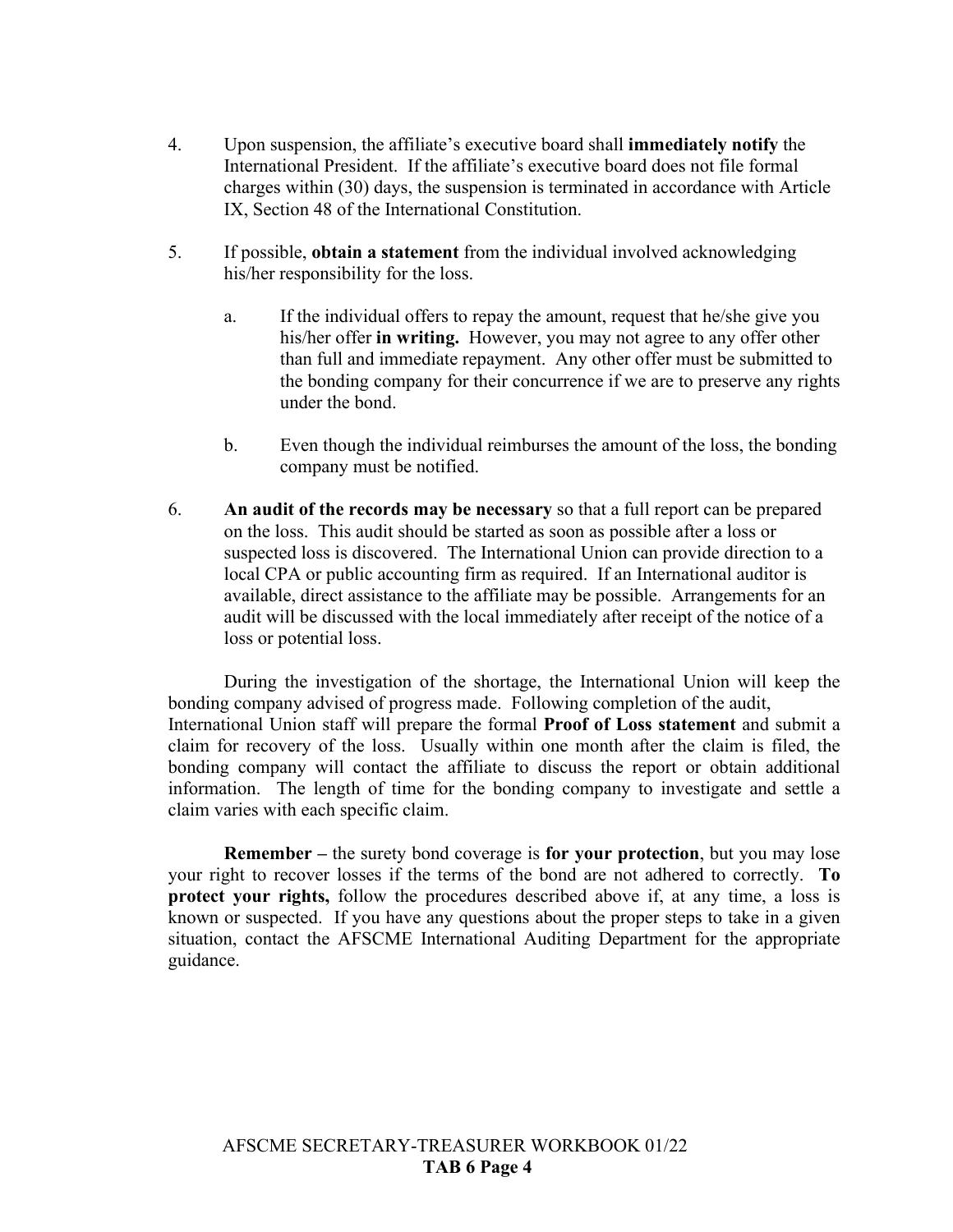# **AMERICAN FEDERATION OF STATE, COUNTY AND MUNICIPAL EMPLOYEES 2021 SURETY BOND REPORT**

|                                                                                                                          |                     | Section I. CASH (Cash, savings, dues trust, health & welfare and other bank accounts. List CD's in Section II).                                                                                                                      |                                                                                                                                                                                                                                                                                                                                                                                                                                                                                              |                          |  |
|--------------------------------------------------------------------------------------------------------------------------|---------------------|--------------------------------------------------------------------------------------------------------------------------------------------------------------------------------------------------------------------------------------|----------------------------------------------------------------------------------------------------------------------------------------------------------------------------------------------------------------------------------------------------------------------------------------------------------------------------------------------------------------------------------------------------------------------------------------------------------------------------------------------|--------------------------|--|
| <b>Bank</b>                                                                                                              | <b>Account Type</b> | Account #                                                                                                                                                                                                                            | Balance as of 12/31/21                                                                                                                                                                                                                                                                                                                                                                                                                                                                       |                          |  |
|                                                                                                                          |                     |                                                                                                                                                                                                                                      |                                                                                                                                                                                                                                                                                                                                                                                                                                                                                              | $\sim$                   |  |
|                                                                                                                          |                     |                                                                                                                                                                                                                                      |                                                                                                                                                                                                                                                                                                                                                                                                                                                                                              |                          |  |
|                                                                                                                          |                     |                                                                                                                                                                                                                                      |                                                                                                                                                                                                                                                                                                                                                                                                                                                                                              |                          |  |
|                                                                                                                          |                     | <u> 1989 - Johann John Harry Barbara, martin a shekara 1989 - 1989 - 1989 - 1989 - 1989 - 1989 - 1989 - 1989 - 1</u>                                                                                                                 |                                                                                                                                                                                                                                                                                                                                                                                                                                                                                              |                          |  |
|                                                                                                                          |                     | <b>Section I Total</b>                                                                                                                                                                                                               |                                                                                                                                                                                                                                                                                                                                                                                                                                                                                              | $\sim$                   |  |
| Section II. INVESTMENTS (CD's, Money Market and other monetary instruments. Do not include real estate).<br>Name         | <b>Account Type</b> | Account # or Serial #                                                                                                                                                                                                                |                                                                                                                                                                                                                                                                                                                                                                                                                                                                                              | Balance as of $12/31/21$ |  |
|                                                                                                                          |                     |                                                                                                                                                                                                                                      |                                                                                                                                                                                                                                                                                                                                                                                                                                                                                              | $\sim$                   |  |
|                                                                                                                          |                     | <u> 1989 - Johann Harry Harry Harry Harry Harry Harry Harry Harry Harry Harry Harry Harry Harry Harry Harry Harry Harry Harry Harry Harry Harry Harry Harry Harry Harry Harry Harry Harry Harry Harry Harry Harry Harry Harry Ha</u> |                                                                                                                                                                                                                                                                                                                                                                                                                                                                                              |                          |  |
|                                                                                                                          |                     |                                                                                                                                                                                                                                      |                                                                                                                                                                                                                                                                                                                                                                                                                                                                                              |                          |  |
|                                                                                                                          |                     |                                                                                                                                                                                                                                      |                                                                                                                                                                                                                                                                                                                                                                                                                                                                                              |                          |  |
|                                                                                                                          |                     | <b>Section II Total</b>                                                                                                                                                                                                              |                                                                                                                                                                                                                                                                                                                                                                                                                                                                                              | $\sim$                   |  |
| <b>Section III. RECEIPTS</b>                                                                                             |                     |                                                                                                                                                                                                                                      |                                                                                                                                                                                                                                                                                                                                                                                                                                                                                              |                          |  |
| 2021 Dues Received (only record amount handled by affiliate- see instructions)                                           |                     |                                                                                                                                                                                                                                      | $\sim$                                                                                                                                                                                                                                                                                                                                                                                                                                                                                       |                          |  |
| 2022 Dues Adjustment (leave blank unless significant increase in Dues Received<br>in 2021 is expected- see instructions) |                     |                                                                                                                                                                                                                                      |                                                                                                                                                                                                                                                                                                                                                                                                                                                                                              |                          |  |
|                                                                                                                          |                     |                                                                                                                                                                                                                                      |                                                                                                                                                                                                                                                                                                                                                                                                                                                                                              |                          |  |
| Other 2021 Receipts (Specify below, e.g. insurance premiums, fundraisers, interest, initiation fees, etc.)               |                     |                                                                                                                                                                                                                                      |                                                                                                                                                                                                                                                                                                                                                                                                                                                                                              |                          |  |
|                                                                                                                          |                     |                                                                                                                                                                                                                                      |                                                                                                                                                                                                                                                                                                                                                                                                                                                                                              |                          |  |
|                                                                                                                          |                     |                                                                                                                                                                                                                                      |                                                                                                                                                                                                                                                                                                                                                                                                                                                                                              |                          |  |
|                                                                                                                          |                     |                                                                                                                                                                                                                                      |                                                                                                                                                                                                                                                                                                                                                                                                                                                                                              |                          |  |
| <b>Section III Total</b>                                                                                                 |                     |                                                                                                                                                                                                                                      | $\sim$                                                                                                                                                                                                                                                                                                                                                                                                                                                                                       |                          |  |
| <b>GRAND TOTAL (Sum of the Sections I, II, and III Totals)</b>                                                           |                     |                                                                                                                                                                                                                                      |                                                                                                                                                                                                                                                                                                                                                                                                                                                                                              | $\sim$                   |  |
|                                                                                                                          |                     |                                                                                                                                                                                                                                      |                                                                                                                                                                                                                                                                                                                                                                                                                                                                                              |                          |  |
| For Councils and Locals Only (see instructions):                                                                         |                     |                                                                                                                                                                                                                                      |                                                                                                                                                                                                                                                                                                                                                                                                                                                                                              |                          |  |
| Does the union have any Private Sector Employers?                                                                        |                     |                                                                                                                                                                                                                                      |                                                                                                                                                                                                                                                                                                                                                                                                                                                                                              | NO                       |  |
| If YES to the above, did the union file a Department of Labor Form LM last year?                                         |                     |                                                                                                                                                                                                                                      | $YES$ <sub>---</sub>                                                                                                                                                                                                                                                                                                                                                                                                                                                                         | $NO$ <sub>—</sub>        |  |
|                                                                                                                          |                     |                                                                                                                                                                                                                                      | State                                                                                                                                                                                                                                                                                                                                                                                                                                                                                        |                          |  |
|                                                                                                                          |                     | Enter Affiliate $#$ as applicable:                                                                                                                                                                                                   |                                                                                                                                                                                                                                                                                                                                                                                                                                                                                              |                          |  |
|                                                                                                                          |                     |                                                                                                                                                                                                                                      |                                                                                                                                                                                                                                                                                                                                                                                                                                                                                              |                          |  |
|                                                                                                                          |                     |                                                                                                                                                                                                                                      | $\begin{tabular}{ c c c } \hline \multicolumn{3}{ c }{\textbf{Local}} & \multicolumn{3}{ c }{\textbf{Local}}\\ \hline \multicolumn{3}{ c }{\textbf{Local}} & \multicolumn{3}{ c }{\textbf{Local}}\\ \hline \multicolumn{3}{ c }{\textbf{Local}} & \multicolumn{3}{ c }{\textbf{Local}}\\ \hline \multicolumn{3}{ c }{\textbf{Local}} & \multicolumn{3}{ c }{\textbf{Local}}\\ \hline \multicolumn{3}{ c }{\textbf{Local}} & \multicolumn{3}{ c }{\textbf{Local}}\\ \hline \multicolumn{3}{ $ |                          |  |
| Affiliate Employer Identification Number (EIN): ________________________________                                         |                     | Ret Chapter                                                                                                                                                                                                                          |                                                                                                                                                                                                                                                                                                                                                                                                                                                                                              |                          |  |
|                                                                                                                          |                     |                                                                                                                                                                                                                                      | Ret Subchapter                                                                                                                                                                                                                                                                                                                                                                                                                                                                               |                          |  |

**\***By providing your cell phone number you consent to receive calls (including recorded or autodialed calls, or texts) at that number from AFSCME and its affiliated labor, political, and charitable organizations on any subject matter. Your carrier's rates may apply. You may modify your preferences at https://www.afscme.org/tcpa